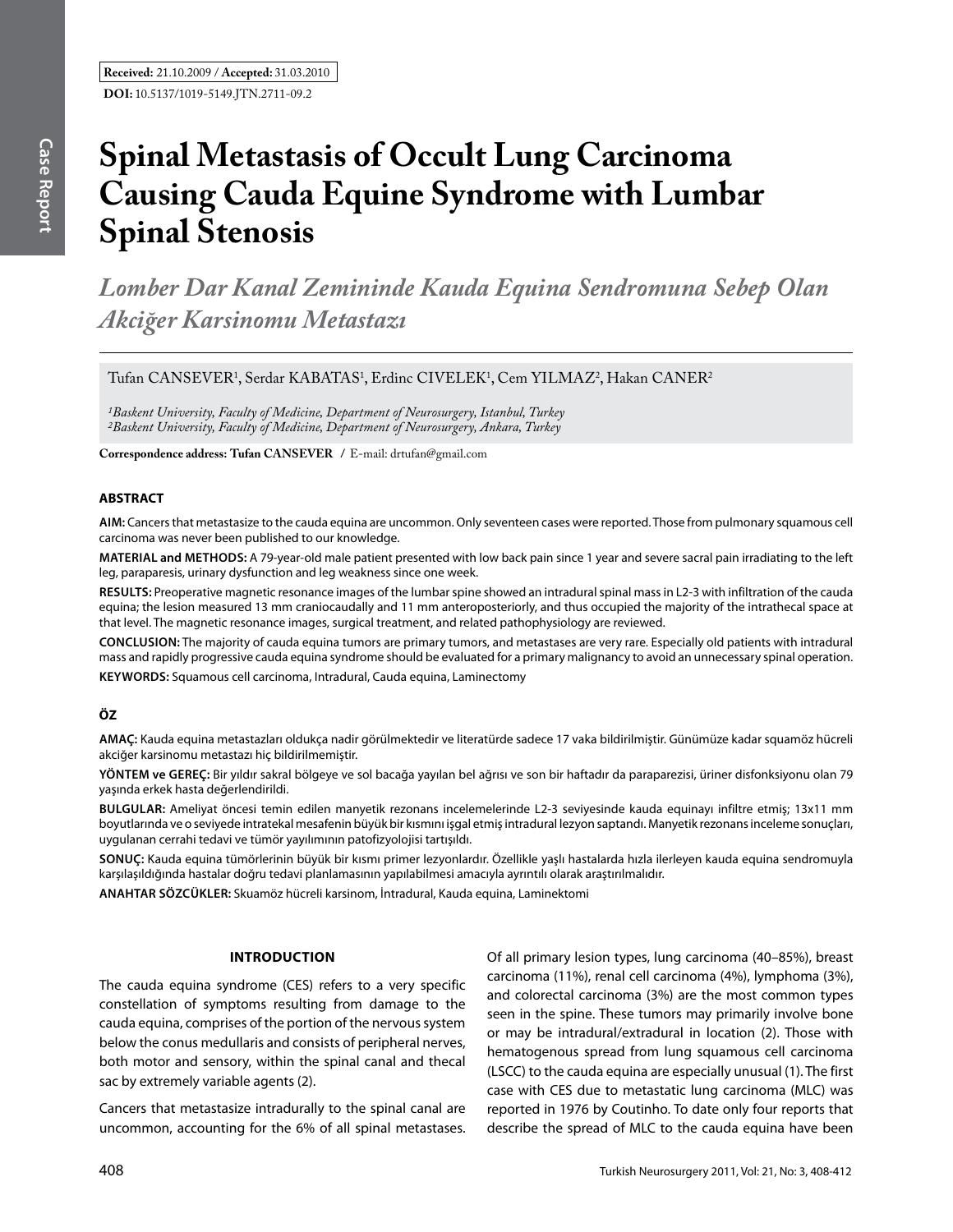published and none of them was squamous cell carcinoma (SCC) (4, 5, 9). We report an unusual case of CES with lumbar spinal stenosis and intradural lesion in L2-3 level.

#### **Case Report**

A 79-year-old man suffering from low-back pain, saddle and perianal hypesthesia, lower-extremity weakness on the left side, urge incontinence and neurogenic claudication in 50 meters was admitted to the hospital. The neurological examination disclosed a patient with positive Laseque sign on the left side, severe paraparesis (2 out of 5), weakness on the dorsiflexion of left ankle (3 out of 5) and urinary retention. Magnetic resonance imaging (MRI) revealed an intradural spinal mass from L2-3 with possible infiltration of the cauda equina; the lesion measured 13 mm craniocaudally and 11 mm anteroposteriorly, and occupied the majority of the intrathecal space at this level (Figure 1A-E). The additional images suggested lumbar spinal stenosis in L3-S1 levels. The patient underwent a L3–L5 total- and L2 hemi-laminectomy. At the dural opening, we found the radixes and dissected

gently. A reddish-white hemorrhagic lesion was observed, displaced the majority of the caudal rootlets, some of which ran directly into the tumor. The radixes were dissected gently and the tumor was evacuated totally.

Light microscopic examination revealed desmoplastic stroma with solid islands (Figure 2A,B). The tumor cells had enlarged eosinophilic cytoplasm and pleomorphic vesicular nucleus. The cells created groups, masses and alveolar structures. These findings led us to suspect a metastatic carcinoma. Since the origin of the carcinoma had not been detected, immunohistochemistry was performed. It was shown that the tumor cells had strong nuclear positivity for thyroid transcription factor 1 (TTF 1) and cytokeratin AE1/AE3 (Figure 2A,B).

Bone scan with Tc-99m MDP (methylene diphosphonate) revealed multiple foci of increased osteoblastic activity at corpus sterni, mid and lower thoracic vertebra, lumbar vertebra, right sacroiliac joint, left femoral neck, right femur subtrocanteric region (Figure 3). The patient was evaluated as



**Figure 1A-E:** The lesion measured 13 mm craniocaudally and 11 mm anteroposteriorly, and thus occupied the majority of the intrathecal space at L2-3 level. Lumbar spinal stenosis at L3-4 and L5-S1 level can be seen in sagittal images.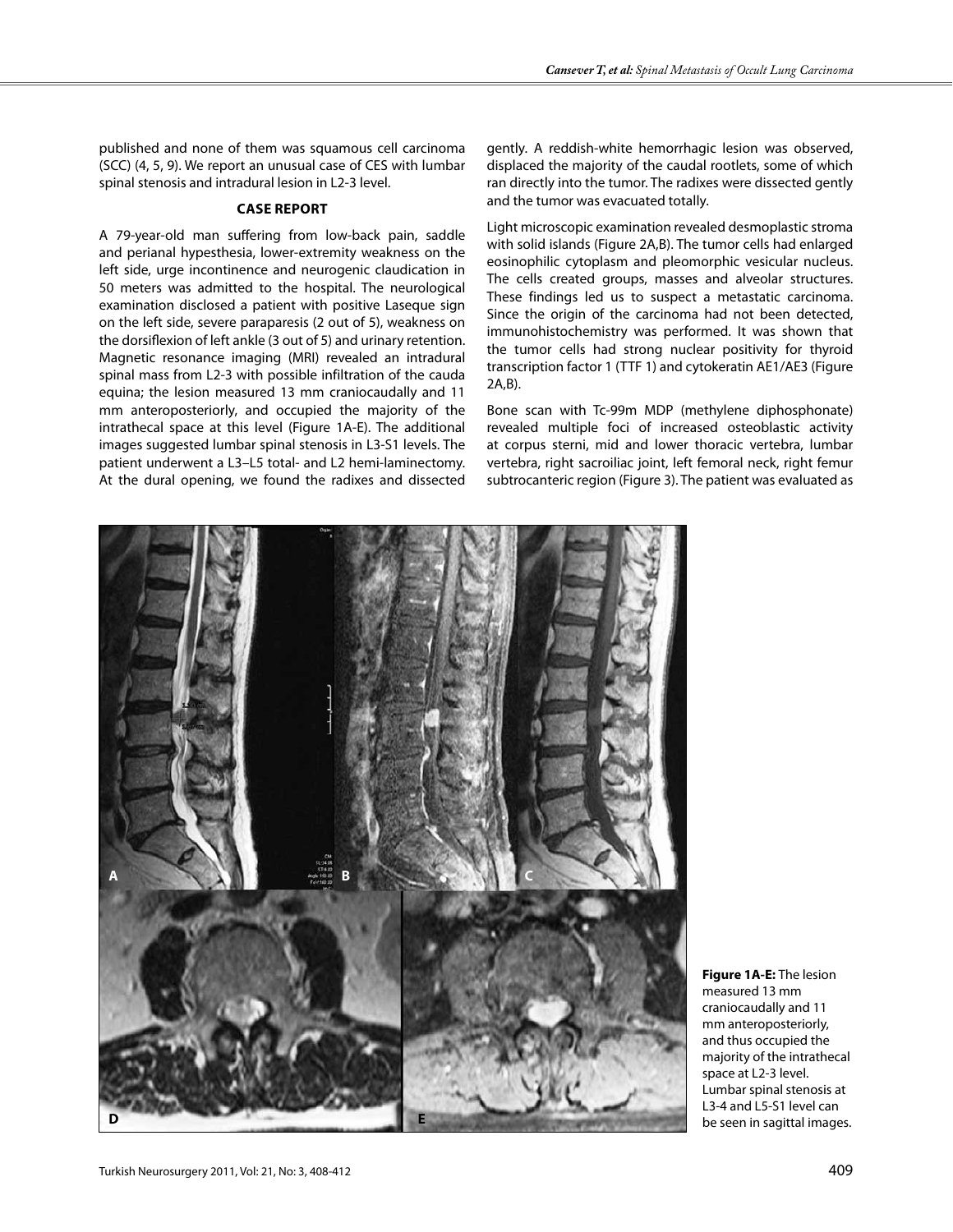





**Figure 3:** Bone scan with Tc-99m MDP (methylene diphosphonate) revealed multiple foci of increased osteoblastic activity at corpus sterni, mid and lower thoracic vertebra, lumbar vertebra, right sacroiliac joint, left femoral neck, right femur subtrocanteric region. The patient was evaluated as multiple skeletal metastases.

multiple skeletal metastases. The postoperative course was uneventful, and the patient neurologically slightly improved and sent to a rehabilitation and oncology hospital thereafter.

### **DIscussIon**

CES causes a variety of symptoms, including sciatica; lowback pain; saddle and perianal hypesthesia or analgesia; decreased rectal tone; absent bulbocavernosus, patellar, and achilles reflexes; bowel and bladder dysfunction; and variable amounts of lower-extremity weakness. There are several causes of this syndrome including trauma, central disc protrusion, hemorrhage, and neoplastic invasion (2). In this case CES was caused by both metastatic lesion and lumbar spinal stenosis. Radicular symptoms were caused by direct invasion of left L5 radix in cauda equina.

Five routes have been hypothesized for metastatic intradural spinal tumor from outside the central nervous system (10): Haematogenous via the arterial system; through the rich venous plexus; through perineural lymphatics; seeding from involved osseous structures to the cerebrospinal fluid through the dura mater; through an arterial embolism (3, 4, 6, 7, 8, 11, 12, 14, 16, 18, 20).

Besides thoracic mass lesion and thoracic lymph node metastasis (Figure 4), other metastatic masses at a postcontrast scan were found in T12 level neighboring the right pedicle with 6 mm diameter, in S1 level neighboring to left pedicle with 8 mm diameter and 13 mm diameter on right pedicle and 2 more lesions in sacroiliac joint with 15 mm diameter (Figure 5A-C). These finding revealed to be both systematic haematogenous, lymphatic and seeding from osseous structure can be the route of the metastasis.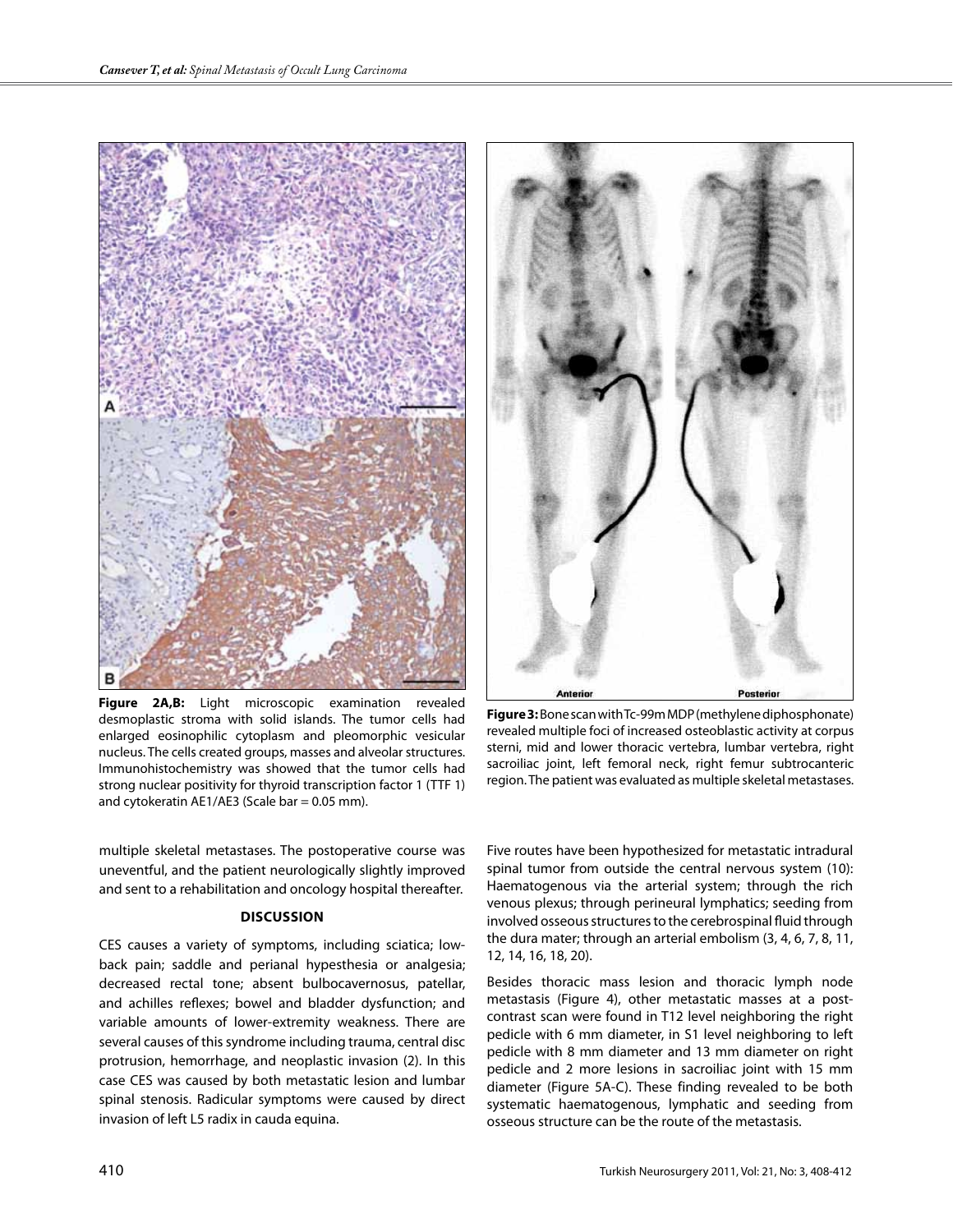

Figure 4: Thoracal CT revealed irregular bordered, 2,4x1,9 cm primary lesion at upper lobe of the left lung, neighboring to the apical-posterior fissure.

The incidence of cauda equina metastasis due to systemic cancer is not known. In all of the reported cases, pulmonary malignancy was the most common source of cauda equina metastasis.

Of all reported 17 cases, 6 originated from the lung, 5 from the kidney, and 3 from urogenital organs. Pathological findings of the LC were small cell carcinoma in four, adenocarcinoma in 1 and squamous cell carcinoma in our case. (3, 4, 6, 7, 9-13, 15-17, 19).

## **ConclusIon**

We report a rare metastatic tumor to the cauda equina from the lung, with an undiagnosed lung cancer and CES. Conventional radiological studies could not produce a correct diagnosis, and these tumors may resemble nerve sheath tumors. MRI may not give a specific diagnosis for intradural masses in evaluation of CES. Although ependymoma and schwannoma are the most common intradural extramedullary spinal tumors, metastasis should also be included in the differential diagnosis in patients without any known primary malignancy, especially for elderly patients with additional clinical findings. For this group of patients, clinical and radiological diagnostic work-up for a primary malignancy may avoid an unnecessary spinal operation.



**Figure 5A-C:** Metastatic masses at a post-contrast scan were found in **A)** T12 level neighboring to right pedicle with 6 mm diameter, in **B)** S1 level neighboring to left pedicle with 8 mm diameter and 13 mm diameter on right pedicle and 2 more lesions **(B,C)** in the sacroiliac joint with a